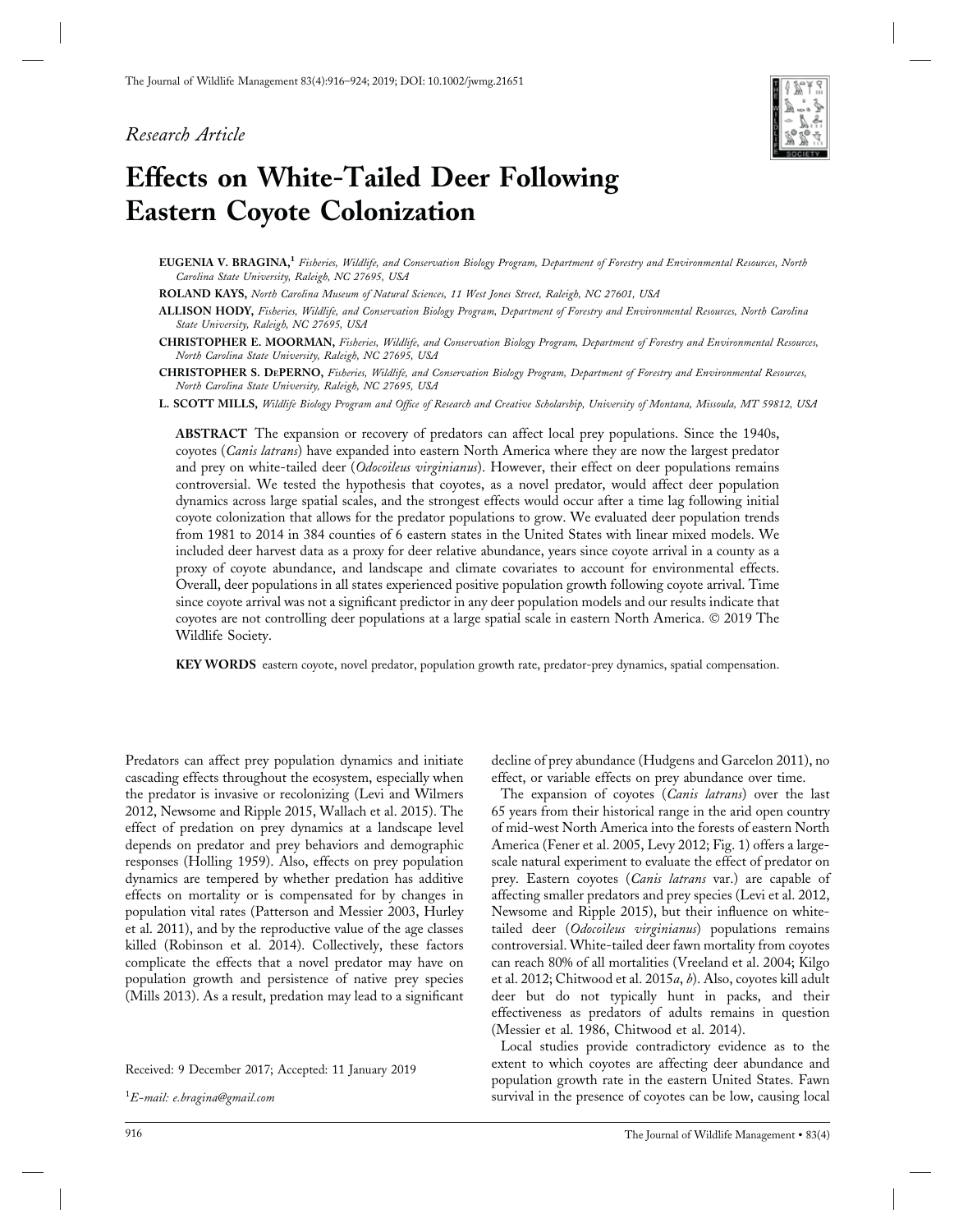

Figure 1. Coyote colonization and white-tailed deer harvest in 1930–2016 (Hody and Kays 2018). In each of 6 states, we plotted male deer harvest in a randomly chosen county as an example. Red arrows in Delaware, New York; Camden, New Jersey; and Granville, North Carolina, show the time of coyote arrival. In Wood, Ohio; Greenville, South Carolina; and Calhoun, Florida, coyote arrived before the first deer harvest data were available. Bottom right inset shows male deer harvest in each state.

population declines (Chitwood et al. 2015*a*, *b*), and coyotecaused mortality is thought to be additive rather than compensatory (Patterson and Messier 2003). Indeed, some coyote removal experiments in the eastern United States have shown deer recruitment increases 2–3 times following coyote removal (Howze et al. 2009, VanGilder et al. 2009, Kilgo et al. 2014). However, other removal experiments had little or no effect on deer populations, especially several years after removal was stopped (Brown and Conover 2011, Hurley et al. 2011, Gulsby et al. 2015). The restricted temporal and spatial scopes of these previous studies have limited their ability to determine the overall effects of coyotes on deer in the eastern United States.

Furthermore, the response of prey to a novel predator is expected to change over time (Hayes et al. 2006, Schreiber and Vejdani 2006, Fisk et al. 2007). This theory leads to a prediction that when coyotes first arrive in a county, they would not be abundant enough to affect deer population growth rate. However, after coyotes become more abundant, deer population growth rate may decline because of predator numerical and functional responses. Effects of predators on prey numbers regionally can be diluted by spatial compensation across the landscape, whereby population-specific harvest rates are compensated for by movement of individuals into the harvested populations (Harveson et al. 2004, Novaro et al. 2005, Newby et al. 2013). Because spatial compensation is likely to be missed by small-scale studies of single populations, an evaluation of deer population dynamics across a heterogeneous landscape requires largerscale analysis across space and time.

Other covariates associated with land use cover, climate, and human effects may affect deer population dynamics separate from or in combination with coyote predation. For example, coyote predation on deer fawns is less likely when land use cover is heterogeneous (i.e., fawns with more fragmented habitat in their home range are more likely to avoid coyote predation; Gulsby et al. 2017). Likewise, land use cover can affect eastern coyote density, with higher densities in more open forest and early-succession plant communities (e.g., grassland) compared to closed-canopy, mature forest (Kays et al. 2008). Climate mediates predation on white-tailed deer (Nelson and Mech 1986) and coyote density (Kays et al. 2008) and interacts with land cover (Ozoga and Gysel 1972). Finally, because human presence might mediate predator-prey interaction (Hebblewhite et al. 2005), we considered human density an important covariate when modeling relationships between coyotes and deer populations.

We assessed white-tailed deer population dynamics following coyote arrival in 6 eastern states of the United States. Specifically, we tested how deer population growth rate changed following coyote colonization, accounting for other environmental covariates that may mediate the effects of coyotes on deer population growth. If coyotes are affecting deer, we expected that deer population growth rate would decline following coyote colonization.

## **STUDY AREA**

We conducted the analysis at the county level with 384 counties  $(531,312 \text{ km}^2)$  across 6 states (FL, NJ, NY, NC, OH, SC). The study period spanned 1981–2014. The region has numerous climatic zones, including humid continental, temperate, sub-tropical, tropical, and arid. Elevation ranges from seaboard level to the Appalachian Mountains. The summer months are warm, with length of summer, frost free season, and snowfall greatly varying from north to south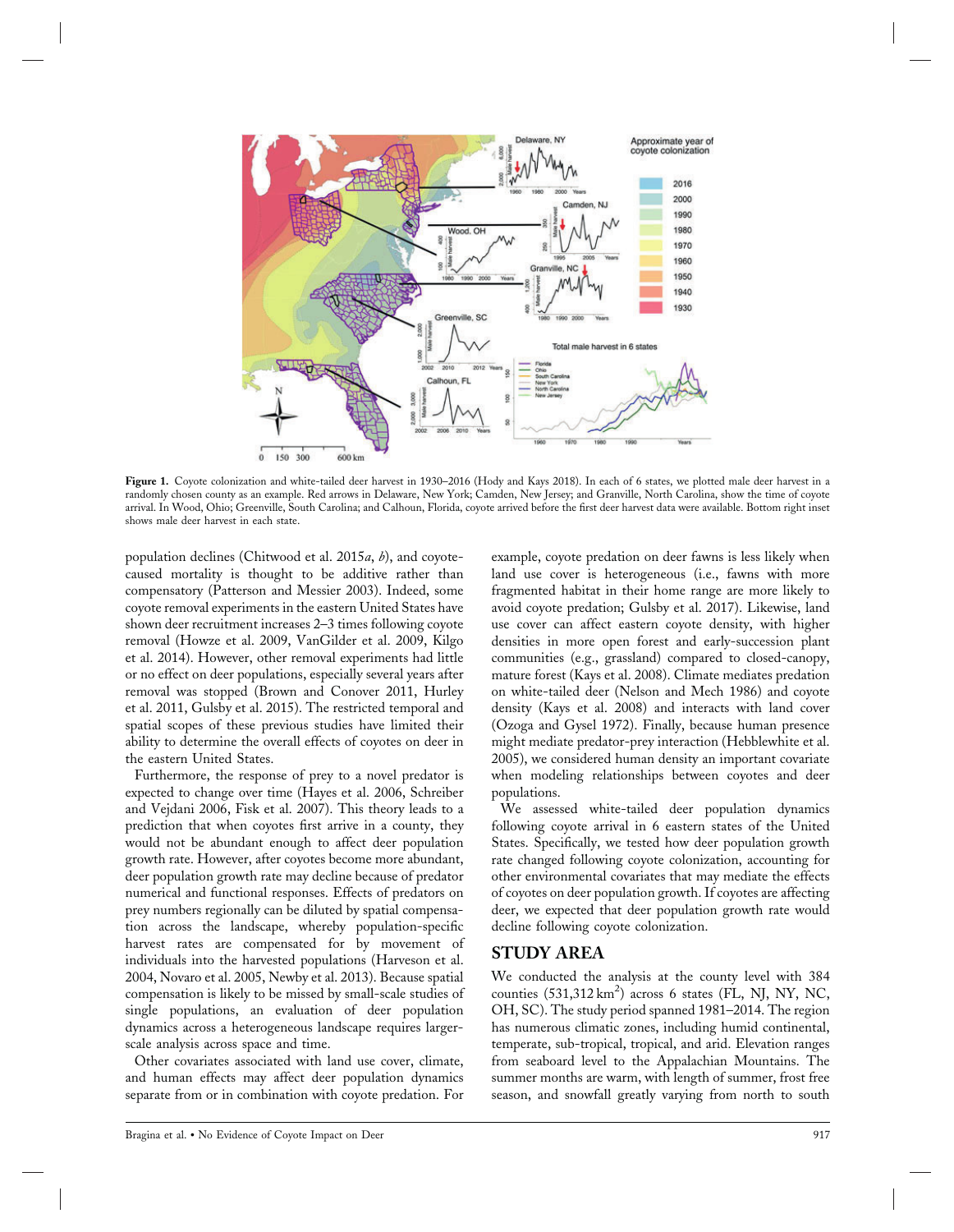(NOAA Online Weather Data [NOWData], http://w2. weather.gov/climate/xmacis.php?wfo=btv, accessed 12 Dec 2016). Forests cover 34.4% of the study area, and deciduous trees dominate (22.2%). The northern portion of the study area is more forested (45.5% in NY) than the southern portion (19.4% in FL). Crop covers 29.4% of the area (U.S. Geological Survey [USGS] National Land Cover Dataset). In addition to white-tailed deer and coyotes, the mammal fauna includes American black bear (*Ursus americanus*), red fox (*Vulpes vulpes*), raccoon (*Procyon lotor*), and beaver (*Castor canadensis*; Whitaker and Hamilton 1998).

## **METHODS**

We used time series of white-tailed deer harvest data from state wildlife agencies as proxies for regional deer abundance over time; directly estimated deer abundance does not exist across the long-term, regional spatial scale of our study. Deer harvest data have limitations in tracking true abundance (Weinstein 1977, Winterhalder 1980, Lambin et al. 1999). Widespread harvest data, however, can successfully index relative changes in ungulate abundance over time and space (Cattadori et al. 2003, Imperio et al. 2010).

Therefore, we indexed deer population growth  $(\lambda)$  over *n* years from initial time *t* as:

$$
\lambda = \sqrt[n]{(\text{harvest}(t+n)/\text{harvest}(t))}
$$
 (Eq. 1)

We conducted analysis on deer harvest and male-only harvest. Florida Fish and Wildlife Conservation Commission provided data for 2005–2014, New Jersey Department of Environmental Protection for 1996–2016, New York Department of Environmental Conservation for 1954–2015, North Carolina Wildlife Resource Commission for 1981– 2015, Ohio Department of Natural Resources for 1981– 2015, and South Carolina Department of Natural Resources for 2004–2014. Management regulations implemented by state agencies changed throughout the timing of our study (1981–2016; Table 1).

Likewise, our analysis would ideally include rigorous field estimates of local coyote distribution and abundance across the 531,312-km<sup>2</sup> study area for the past 35 years. The only available data across eastern states, however, are numbers of coyotes harvested by trappers. Although these data do show rapid increases in trapper success following coyote colonization (Fig. 2), trapping data are unsuitable as a covariate in our statistical analysis for several reasons including erratic and locally variable monitoring protocols and small sample sizes. Therefore, we used length of time since colonization in a county as the covariate to index the expected effect of coyotes on deer population growth. The length of time since colonization is strongly associated with increased abundance and distribution for generalist introduced species such as coyotes (Crooks and Soulé 1999, Levy 2012). The first verified coyote sighting in Florida was in the 1960s (Main et al. 2000), the mid-1950s in New Jersey (New Jersey Division of Fish and Wildlife, unpublished data), 1925 in New York (Severinghaus 1974 cited by Fener et al. 2005), the 1970s in North Carolina (North Carolina Wildlife Resource Commission, unpublished data), 1919 in Ohio

(Weeks et al. 1990), and 1979 in South Carolina (South Carolina Department of Natural Resources, unpublished data).

To describe the timing of coyote colonization, we also mapped approximate coyote distribution in 1930–2016 based on georeferenced museum specimens, local reports of coyote colonization by state agencies, and peer-reviewed publications. We acquired the museum records from VertNet (vertnet.org, accessed 15 Jun 2016), a collaborative biodiversity database that catalogues data from hundreds of museum collections (Appendix 1, available online in Supporting Information). We queried the database for records associated with the preserved remains of coyotes and coyote hybrids (*C. latrans rufus*, *C. latrans familiaris*) collected between 1850 and 2016 at a known location, specified by either georeferenced coordinates or a countystate location. We grouped all available occurrence data by decade to approximate coyote colonization in each period. We identified the probable range of coyotes as of 1930 by forming a bounding polygon around VertNet locations from 1850–1930. We repeated the process with data from each additional decade to approximate the regional distribution of coyotes in each period. We used the contours of this map to derive county-level estimates of the number of years since coyote colonization.

Because our map of coyote colonization might incur errors based on factors such as museum funding and curator efforts, we conducted all analyses with a measure of coyote colonization derived from raw records of coyote colonization from the state agencies and related publications (Weeks et al. 1990, Main et al. 2000, Fener et al. 2005; agency data). The results did not differ from the models with coyote arrival estimated from museum records (unpublished analyses available on request).

To account for time lags in deer average annual population growth rate, we estimated  $\lambda$  (Eq. 1) across 7 periods from 1981 to 2014. Constraints in data availability for deer harvest and coyote colonization at the county level necessitated the use of categories of years spanning 3- to 5-year periods: population growth rate in 1981–1985, 1985–1990, 1990–1995, 1996–2000, 2000–2005, 2005– 2010, and 2011–2014. Because 1 value of population growth takes at least 2 years to calculate (Eq. 1), we used years 1985, 1990, 2000, 2005, and 2010 for previous and following periods. For each period, we scaled the deer population growth index  $(\lambda)$  to an annual rate.

We incorporated the environmental covariates associated with land use, climate, and human densities in the model as direct and interactive effects. For climate and land use cover, we extracted the average value of each environmental covariate for each county. We used several climate covariates from the Bioclim dataset (Hijmans et al. 2005): BIO5 (max. temp of warmest month; all temperature variables were in  $C^{\circ}$ ), BIO6 (min temp of coldest month), BIO7 (temp annual range  $[BIO5 - BIO6]$ ), BIO12 (annual precipitation), BIO15 (precipitation seasonality [CV]), BIO17 (precipitation of driest quarter), and altitude. We used snow cover duration obtained from the German Aerospace Center (German Remote Sensing Data Center, www.DLR.de/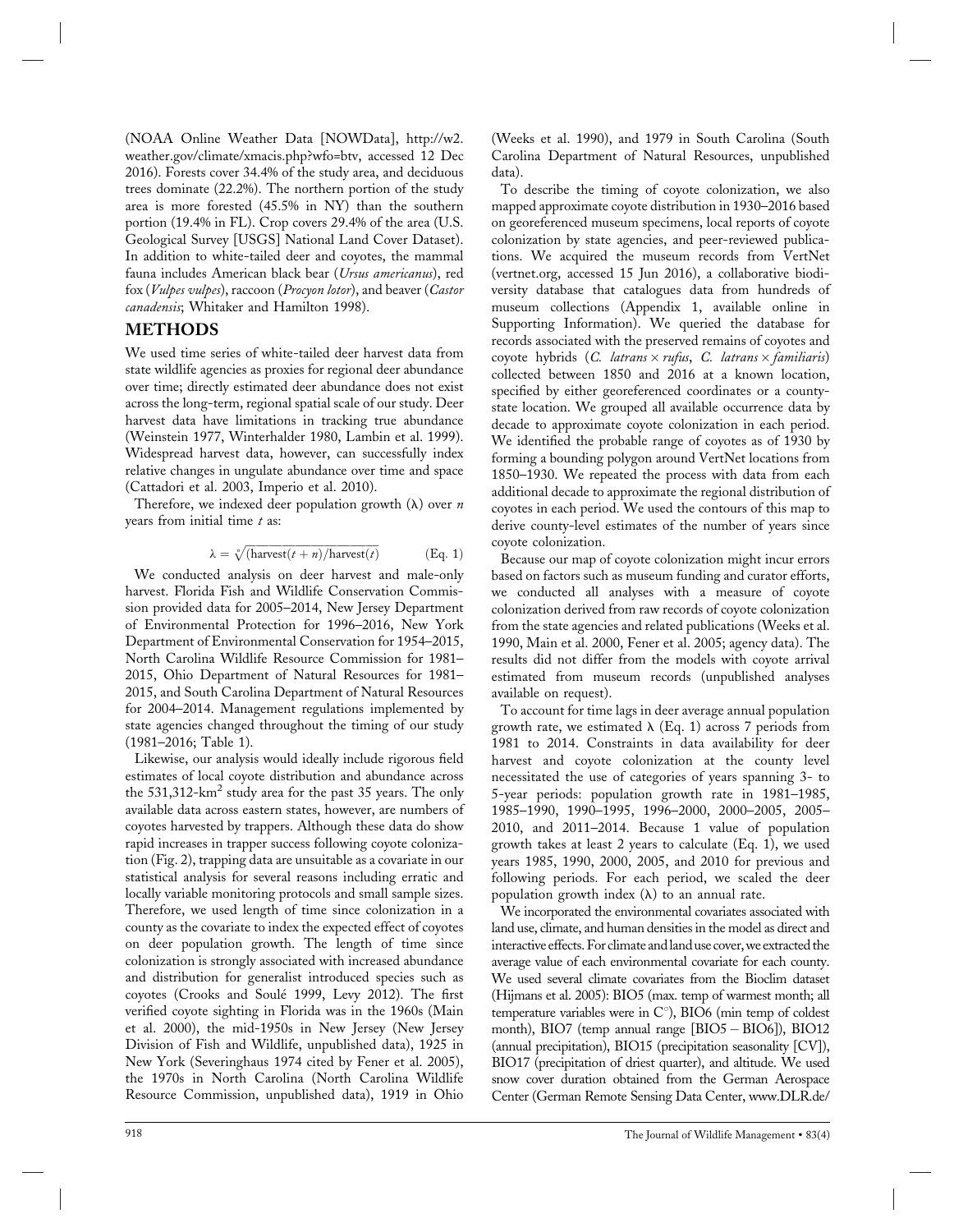|  |  |  |  |  |  |  | Table 1. White-tailed deer harvest estimation methods and changes in management regulations (1981-2014) in 6 states in the eastern United States. |  |
|--|--|--|--|--|--|--|---------------------------------------------------------------------------------------------------------------------------------------------------|--|
|--|--|--|--|--|--|--|---------------------------------------------------------------------------------------------------------------------------------------------------|--|

|                                                                                                      |                                                                                                                                                                                                                                                                                                                                                                                                                                                                                                                                                                                                                                                                          | Most important deer management regulation changes<br>Total harvest<br>Male harvest<br>Most of changes aimed for more opportunities<br>Remains the same.<br>for hunters (e.g., in 1984, 24 out of 88<br>counties changed males-only to either-sex<br>season; in 2007, 38 out of 88 counties<br>changed bag limit from 3 to 6 deer).                                                                                                                                       |                                                                                                                                                                                                                                                                                                                                                                                                                                                                             |  |  |  |
|------------------------------------------------------------------------------------------------------|--------------------------------------------------------------------------------------------------------------------------------------------------------------------------------------------------------------------------------------------------------------------------------------------------------------------------------------------------------------------------------------------------------------------------------------------------------------------------------------------------------------------------------------------------------------------------------------------------------------------------------------------------------------------------|--------------------------------------------------------------------------------------------------------------------------------------------------------------------------------------------------------------------------------------------------------------------------------------------------------------------------------------------------------------------------------------------------------------------------------------------------------------------------|-----------------------------------------------------------------------------------------------------------------------------------------------------------------------------------------------------------------------------------------------------------------------------------------------------------------------------------------------------------------------------------------------------------------------------------------------------------------------------|--|--|--|
|                                                                                                      | Deer harvest estimation methodology                                                                                                                                                                                                                                                                                                                                                                                                                                                                                                                                                                                                                                      |                                                                                                                                                                                                                                                                                                                                                                                                                                                                          |                                                                                                                                                                                                                                                                                                                                                                                                                                                                             |  |  |  |
| Ohio Department of<br>Natural Resources<br>(C. McCoy, personal<br>communication)                     | Harvest reporting is mandatory and the<br>estimates are a minimum count of reported<br>harvests (i.e., estimates do not account for<br>harvested but not reported deer).                                                                                                                                                                                                                                                                                                                                                                                                                                                                                                 |                                                                                                                                                                                                                                                                                                                                                                                                                                                                          |                                                                                                                                                                                                                                                                                                                                                                                                                                                                             |  |  |  |
| of Environmental<br>Conservation<br>(Batcheller and<br>Riexinger 2011)                               | New York Department Harvest reporting is mandatory. About 15,000<br>killed deer are encountered in the field (exact<br>number is stratified by wildlife management<br>units) and percent of those reported is<br>estimated and used as a true report rate to<br>adjust number of reported kills similarly to<br>Lincoln-Petersen index.                                                                                                                                                                                                                                                                                                                                  | Most of changes aimed for more opportunities<br>for hunters (e.g., authority to issue $\geq 1$ deer<br>management permit to an individual [1991], a<br>prohibition on feeding wild deer [2002]).                                                                                                                                                                                                                                                                         | Mostly remains the same, with minor<br>exceptions (e.g., all deer management<br>permits restricted to antlerless deer only<br>[1993], antler restriction [3 points on 1<br>side], pilot study in 4 out of 92 wildlife<br>management units [2005, 2006]).                                                                                                                                                                                                                    |  |  |  |
| New Jersey<br>Department of<br>Environmental<br>Protection (C.<br>Stanko, personal<br>communication) | Harvest reporting is mandatory. Changed from<br>live check stations to electronic deer check in<br>2012.                                                                                                                                                                                                                                                                                                                                                                                                                                                                                                                                                                 | Most changes expanded opportunity for the take<br>of antlerless deer, either by season expansion<br>or increase in bag limit. In 1999, an Earn A<br>Buck requirement was added to all seasons in<br>certain zones. This has been slowly removed<br>as deer densities were lowered in huntable<br>areas.                                                                                                                                                                  | 1995–1998: hunters could harvest multiple<br>males within the defined bag limit and<br>permit season quotas. 1999-2001: hunters<br>were restricted to 1 male/season and 2/6-<br>day firearm season (i.e., max. of 7 males/<br>hunter). 2002-present: hunters are<br>restricted to 1 male/season and 2/6-day<br>firearms season. If they take 2 during the 6-<br>day, however, they forfeit the Permit<br>Shotgun season male so the maximum is 6<br>males/hunter/deer year. |  |  |  |
| North Carolina<br>Wildlife Resource<br>Commission (Myers<br>2013)                                    | Mail survey to randomly selected approximately<br>4% of licensed hunters. A modified tailored<br>design method (Dillman 2011) with 3<br>mailings was used to evaluate for potential<br>non-response bias. Response rate yields about<br>44.4% over the 3 mailings.                                                                                                                                                                                                                                                                                                                                                                                                       | Most of changes aimed for more opportunities<br>for hunters, e.g., daily bag limit increased to 2<br>deer in 3 out of 4 seasons (1984); state-wide<br>bag limit changed to daily-2, possession-5,<br>and season-5, of which 1 must be antierless<br>(1992) to daily-2, possession-6, and season-6,<br>of which 2 must be antlerless (1997) and to<br>daily-2, possession-6, and season-6, of which<br>4 must be antlerless (2000); daily bag limit<br>removed $(2010)$ . |                                                                                                                                                                                                                                                                                                                                                                                                                                                                             |  |  |  |
| South Carolina<br>Department of<br>Natural Resources<br>(Ruth and Cantrell<br>2016)                  | Mail survey to randomly selected approximately<br>20% Big Game Permit holders of all license<br>types. Response rate yields about 20%, which<br>results in approximately 4% percent sampling<br>rate on the entire licensee population.                                                                                                                                                                                                                                                                                                                                                                                                                                  | In response to declining trend, the maximum<br>number of either sex days was 21 in 2004,<br>reduced to 16 or 17 depending on the<br>calendar between 2004 and 2007, 12 between<br>2008 and 2012, and 8 in 2014. The antlerless<br>deer bag limit on either sex days was reduced<br>from 2 to 1 in 2014. Since 2004, number of<br>antlerless tags issued through Deer<br>Management Assistance Program has been<br>decreased by approximately 20%.                        | Remains the same.                                                                                                                                                                                                                                                                                                                                                                                                                                                           |  |  |  |
| Florida Fish and<br>Wildlife<br>Conservation<br>Commission (C.<br>Morea, personal<br>communication)  | Before 2012: random mail survey to<br>approximately 20% of all type permit holders.<br>Response rate yields about 6-7%, which<br>results in approximately 1.5% percent<br>sampling rate on the entire licensee<br>population. Since 2012: 2-phases telephone<br>survey of deer hunters. The sample of hunters<br>consisted of any deer license type. In the first<br>phase, a random not-stratified sample of all<br>Florida deer hunters was surveyed. This initial<br>survey showed proportion of hunters in each<br>Deer Management Unit, and a sample for the<br>second survey was stratified accordingly<br>(Florida Fish and Wildlife Conservation<br>Commission). | Remain the same.                                                                                                                                                                                                                                                                                                                                                                                                                                                         | Since 2014, all antlered deer must have at<br>least 2 or 3 points (depending on deer<br>management unit) on 1 side or have a main<br>beam length of 25.4 cm or more to be legal<br>to take.                                                                                                                                                                                                                                                                                 |  |  |  |

eoc, accessed 03 Sep 2016; Dietz et al. 2015); these estimates were based on the normalized difference snow index (NDSI), which is derived from radiance data acquired by the moderate resolution imaging spectroradiometer (MODIS). For land use cover covariates, we used the USGS National Land Cover Datasets (http://www.mrlc.gov/nlcd11\_data.php, accessed 11 Sep 2016) available for 1992, 2001, 2006, and 2011.We extracted data from all 4 datasets and calculated Pearson correlation coefficients

between the same land cover classes for different years (e.g., correlation between percent of a county area covered with deciduous forest in 2001 and 2011). Correlation coefficients between the same land use classes in different years were always  $\geq$ 0.8; therefore, we chose to use land cover data for the year of 2011 as the most recent and precise. We calculated percent of a county area covered with 1) water, 2) low-intensity developed (impervious area *<*50%), 3) high-intensity developed (impervi-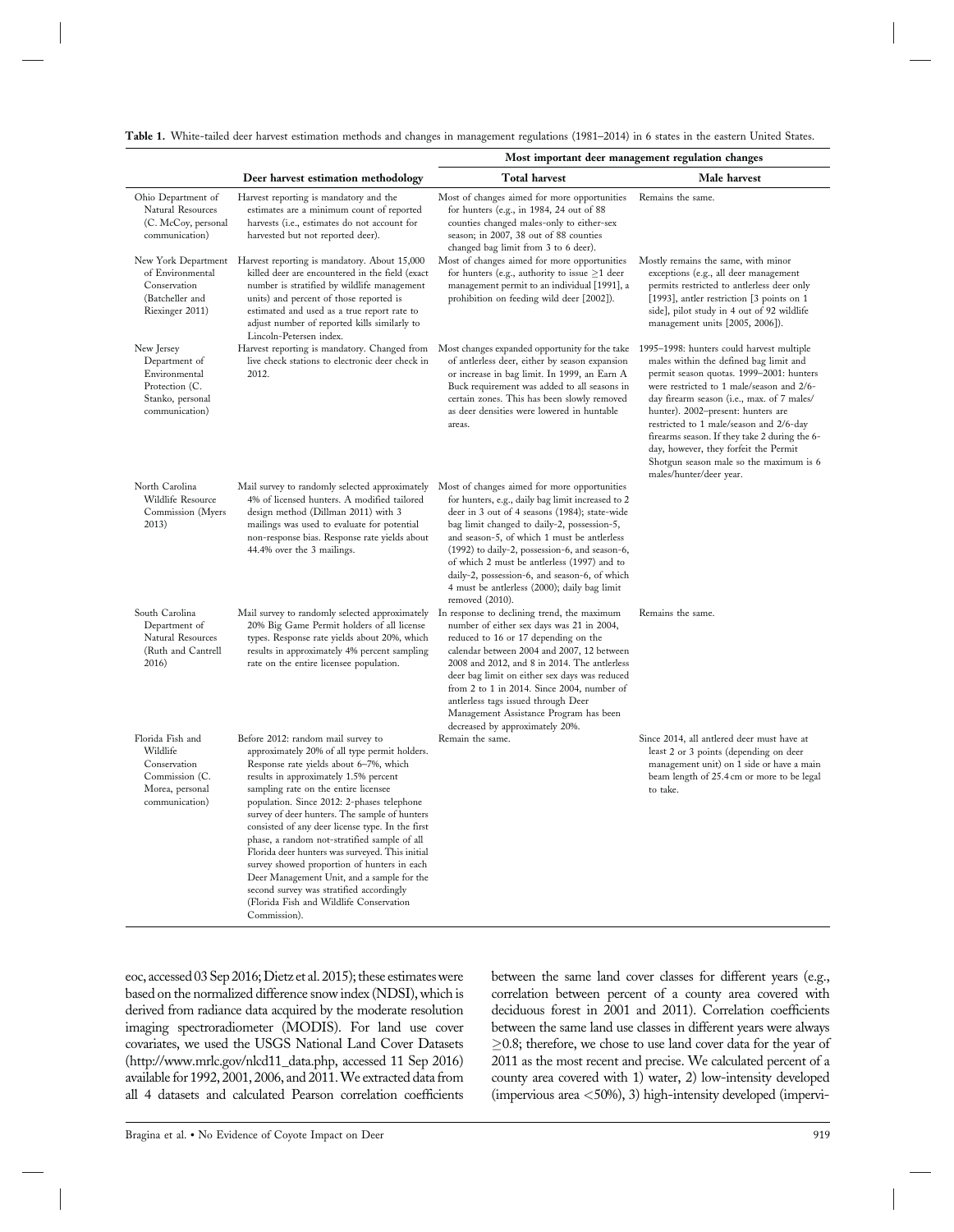

**Figure 2.** Coyotes harvested by trappers in 20 eastern United States from 1970 to 2015 showing a consistent increase across the region. We include 2 examples of western states for comparison. The red lines highlight smoothed relationship through annual harvest numbers (black dots). Scale of *y*-axis varies across states. Data for Maryland, Delaware, and Florida were incomplete and are not shown (U.S. Furbearer Conservation Technical Working Group of the Association of Fish and Wildlife Agencies, unpublished data).

ous area  $\geq$  50%), 4) deciduous forest, 5) mixed forest, 6) evergreen forest, 7) shrub, 8) grassland and pasture together, 9) crops, 10) woody wetlands, 11) herbaceous wetlands, and 12) average area covered with tree canopy as a proxy for canopy openness, which affects predation rate of coyotes on fawns (Gulsby et al. 2017). Also, we acquired data on net primary productivity from the National Aeronautics and Space Administration (NASA) Earth Observations (http://neo.sci.gsfc.nasa.gov/view.php?datasetI d=MOD17A2\_M\_PSN, accessed 04 Oct 2016) to reflect amount of early successional vegetation, and calculated median and standard deviation of annual net primary productivity for each county. For a human density covariate at the county level, we acquired data from the United States Census Bureau for every 5year period (i.e., 1980, 1985, 1990, ...), but because the data over time were highly correlated  $(r > 0.94)$ , we used only 2010 data.

After correlation analysis, we excluded variables with a correlation coefficient *>*0.6 (Dormann et al. 2013), settling on 11 covariates to include in the deer-coyote population model: 1) number of years since coyote arrival, 2) average duration of snow pack in a county (number of days an area covered with snow), 3) human population density, 4) BIO12 (annual precipitation), 5) BIO15 (precipitation seasonality [CV]), 6) BIO17 (precipitation of driest quarter), 7) percent of county area covered with mixed forest and 8) low-intensity developed area, 9) average tree canopy openness, and 10) median and 11) standard deviation of annual net primary productivity (NPP) for each county.

The analysis included 2 groups of models: deer population growth rate based on male harvest, and deer population growth rate based on total harvest. Each group included 7 analyses because we fit the same model for each time period (i.e., 1981–1985, 1985–1990, ...); we fit 14 models. We fit a linear mixed model with a state as a random effect, and number of years since coyote arrival and 10 other covariates as fixed effects. Also, we expected that interactions between number of years since coyote arrival and habitat covariates would be important because of coyote habitat use and included interactions of number of years since coyote arrival with all other covariates. Deer population growth rate was the response variable in all models. Comparison of models with independent and correlated residuals showed that spatial autocorrelation substantially improved models according to Akaike's Information Criterion (AIC) weight (Tables 2 and 3), so we fit models with exponential correlation of residuals (Zuur et al. 2009):

1. ln( $\lambda_{\text{male/total}}/i = \beta_0 + \beta_1 \text{covote}_{i} + \beta_2 \text{snow}$  cover<sub>ij</sub> +  $\beta_3$ human population<sub>ij</sub> +  $\beta_4BIO12_{ij} + \beta_5BIO15_{ij} + \beta_6BIO17_{ij} +$  $\beta_7$ mixed forest<sub>ij</sub> +  $\beta_8$ developed area<sub>ij</sub> +  $\beta_9$ tree canopy<sub>ij</sub> +  $\beta_{10}$ median(NPP)<sub>ij</sub> +  $\beta_{11}SD(NPP)_{ij} + \beta_{12}covote_{ij} \times$ snow co<br>ver<sub>ij</sub> +  $\beta_{13}covote_{ij} \times$ human population<sub>ij</sub> +  $\beta_{14}covoo$  $ver_{ij} + \beta_{13}covote_{ii} \times human$ te<sub>ij</sub>×BIO12<sub>ij</sub> +  $\beta_{15}$ coyote<sub>ij</sub>×BIO15<sub>ij</sub> +  $\beta_{16}$ coyote<sub>ij</sub>×BIO1<br>7<sub>ij</sub> +  $\beta_{17}$ coyote<sub>ij</sub>×mixed forest<sub>ij</sub> +  $\beta_{18}$ coyote<sub>ij</sub>×develope  $7_{ij} + \beta_{17} \text{covote}_{ij} \times \text{mixed}$  forest<sub>*ij*</sub> +  $\beta_{18} \text{covote}_{ij} \times \text{developed}$ <br>area<sub>*ij*</sub> +  $\beta_{19} \text{covote}_{ij} \times \text{tree}$  canopy<sub>*ij*</sub> +  $\beta_{20} \text{covote}_{ij} \times \text{median}$  $\text{canopy}_{ij} + \beta_{20} \text{coyote}_{ij} \times \text{median}$  $(NPP)_{ij}$  +  $\beta_1$ coyote<sub>ij</sub>×SD(NPP)<sub>ij</sub> +  $u_j$  +  $\varepsilon_{ij}$ ,

where  $ln(\lambda_{male/total})$  is natural log-transformed deer population growth rate in county *i* in state *j* calculated with either male or total harvest for each time period,

 $u_i \sim N(0, d^2)$  is intercept of a random effect (state), and

$$
\varepsilon \sim N\big(0, \sigma^2\big)
$$

$$
\text{cor}(\varepsilon_s, \varepsilon_t) = \begin{cases} 1 & \text{if } s = t \\ b(\varepsilon_s, \varepsilon_t, \rho) & \text{else} \end{cases}
$$

where  $h$  is a correlation function of parameter  $\rho$  describing correlation between residuals of the model, and *s* and *t* are 2 random counties (Zuur et al. 2009).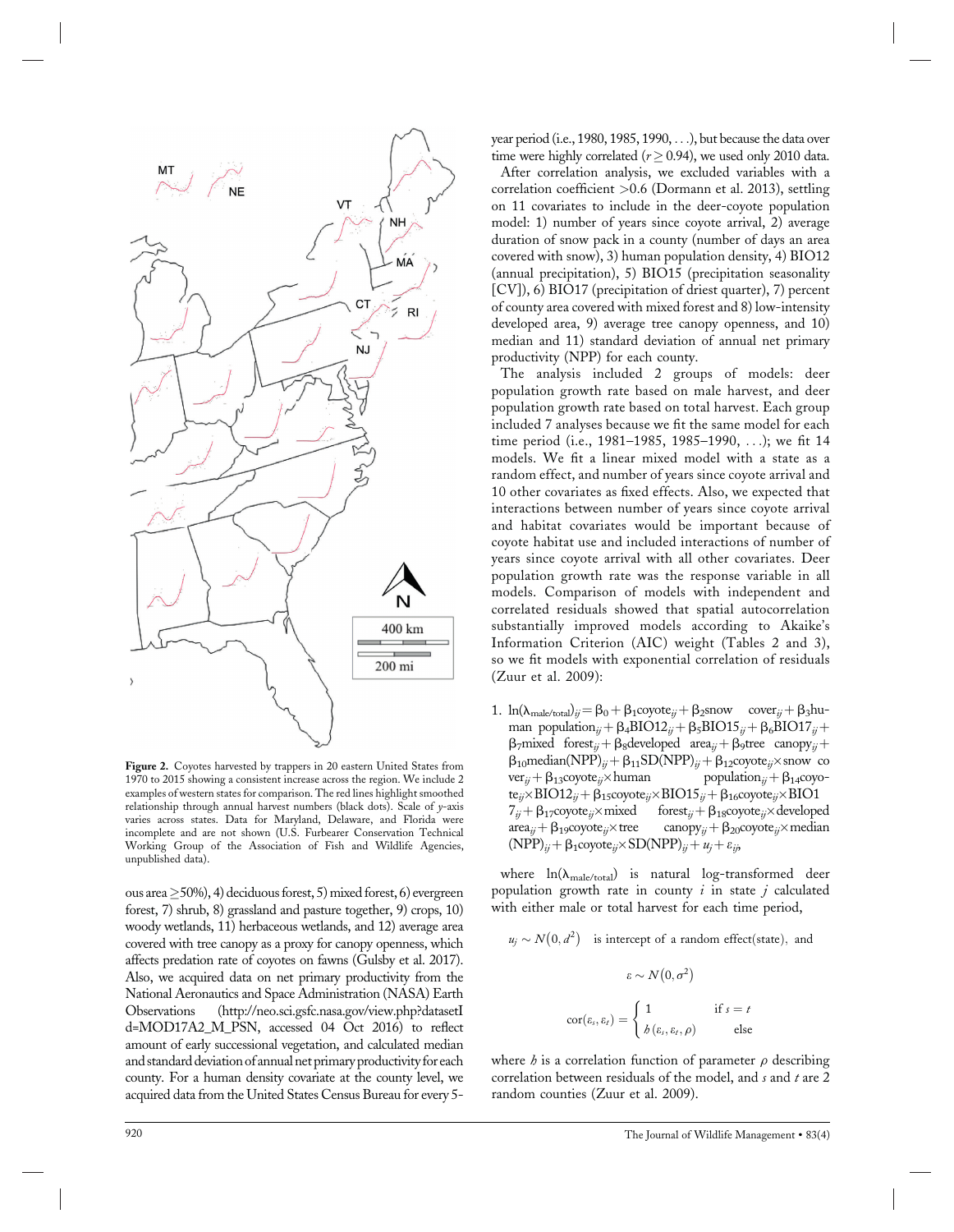**Table 2.** Relationship between eastern coyote colonization and white-tailed deer male harvest in 6 states in the eastern United States, 1981–2014. We present Akaike's Information Criterion (AIC) values for the full models with and without spatial correlation and best models, model weights (*wi*), and the number of parameters (*K*). The best model for every period was the one without covariates.

|               |          | Full model <sup>a</sup> , no spatial correlation |       |    |            | Full model with spatial correlation |       |    |            | The best model <sup>b</sup> |   |  |
|---------------|----------|--------------------------------------------------|-------|----|------------|-------------------------------------|-------|----|------------|-----------------------------|---|--|
| Period        | AIC      | $\Delta AIC$                                     | $w_i$ | K  | <b>AIC</b> | $\triangle$ AIC                     | $w_i$ | K  | <b>AIC</b> | $w_i$                       | K |  |
| 1981-1985     | $-74.0$  | 381.4                                            | 0.00  | 14 | $-108.2$   | 347.2                               | 0.00  | 15 | $-455.4$   |                             |   |  |
| 1985-1990     | $-223.6$ | 326.2                                            | 0.00  | 14 | $-222.9$   | 326.9                               | 0.00  | 15 | $-549.8$   |                             |   |  |
| 1990-1995     | $-286.3$ | 385.9                                            | 0.00  | 14 | $-304.7$   | 367.5                               | 0.00  | 15 | $-672.2$   |                             |   |  |
| 1996–2000     | $-372.1$ | 393.3                                            | 0.00  | 14 | $-380.8$   | 384.6                               | 0.00  | 15 | $-765.4$   |                             |   |  |
| $2000 - 2005$ | $-418.3$ | 363.5                                            | 0.00  | 14 | $-416.3$   | 365.5                               | 0.00  | 15 | $-781.8$   |                             |   |  |
| 2005-2010     | $-322.3$ | 351.8                                            | 0.00  | 14 | $-339.1$   | 335.0                               | 0.00  | 15 | $-674.1$   |                             |   |  |
| $2011 - 2014$ | $-100.9$ | 470.8                                            | 0.00  | 14 | $-213.6$   | 358.1                               | 0.00  | 15 | $-571.7$   |                             |   |  |

<sup>a</sup> The full model included state as a random effect and the covariates years since coyote arrival, average duration of snow pack, human population density, annual precipitation, precipitation seasonality, precipitation of driest quarter, mixed forest cover, low-intensity developed area, average tree canopy openness, and median and standard deviation of annual net primary productivity.

<sup>b</sup> The highest-ranked model included the intercept, spatial autocorrelation structure, and a random effect of state.

We chose the highest-ranked model according to the lowest AIC value (Burnham and Anderson 2002). We conducted all analysis using R statistical software version 3.3.1, packages nlme (Pinheiro et al. 2017), and MuMIn (Barton 2016).

#### **RESULTS**

By combining all available data from museum records, scientific literature, and state agency reports, we created a unique map showing eastern coyote expansion with 10-year time steps (Fig. 1). Among the states we studied, coyotes colonized New York and Ohio first (1930–1970s), whereas some counties in North Carolina were not colonized until the 2000s. The expansion by coyotes resulted in a wide range of colonization dates and duration of sympatry between deer and coyotes. For example, most of New York was completely colonized by 1980, while coyotes were just entering Florida at that time (Fig. 1).

Overall deer harvest increased since 1980 in most counties (Fig. 1), resulting in an index of population growth rate  $\lambda \ge 1$ in all 7 periods (Fig. 3). For example, male harvest in North Carolina was estimated as 27,045 in 1981 and 82,144 in 2015; male harvest in Ohio was 19,363 in 1981 and 78,552 in 2015. We observed declines only in several counties (e.g., NJ male harvest declined from 28,034 in 1995 to 15,243 in 2015; Fig. 1).

For all 7 periods, a highest-ranked model according to AIC weight (Tables 2 and 3) always was the simplest one and included only the intercept, spatial autocorrelation structure, and a random effect:  $\ln(\lambda_{\text{male/total}})_{ij} = \beta_0 + u_j + \varepsilon_{ij}$ . Hence, for all 14 models, no best model ever included the time since coyote arrival, any environmental covariates, or the interaction of time since coyote arrival and any environmental covariates.

#### **DISCUSSION**

We did not detect any negative association between colonizing eastern coyotes and white-tailed deer population growth rate across 6 eastern states over nearly a century. Instead, we documented a consistent rise in deer abundance simultaneous to coyote colonization across the region. Despite the relatively small-scale declines in some local deer populations attributed to coyote predation (Howze et al. 2009, VanGilder et al. 2009, Kilgo et al. 2014, Chitwood et al. 2015*a*, *b*), our study did not detect this relationship at a larger spatial and temporal scale.

The absence of an effect of coyotes on deer population growth was consistent over the course of coyote colonization.

**Table 3.** Relationship between eastern coyote colonization and white-tailed deer total harvest in 6 states in the eastern United States, 1981–2014. We present Akaike's Information Criterion (AIC) values for the full models with and without spatial correlation and best models, model weights (*wi*), and the number of parameters (*K*). The best model for every period was the one without covariates.

|               |          | Full model <sup>a</sup> , no spatial correlation |       |    |          | Full model with spatial correlation |      |    |            | The best model <sup>b</sup> |   |  |
|---------------|----------|--------------------------------------------------|-------|----|----------|-------------------------------------|------|----|------------|-----------------------------|---|--|
| Period        | AIC      | $\triangle AIC$                                  | $w_i$ | K  | AIC      | $\triangle$ AIC                     | w    | K  | <b>AIC</b> | w                           | K |  |
| 1981-1985     | 56.10    | 420.4                                            | 0.00  | 14 | 13.1     | 377.4                               | 0.00 | 15 | $-364.3$   |                             |   |  |
| 1985-1990     | $-128.5$ | 391.1                                            | 0.00  | 14 | $-142.8$ | 376.8                               | 0.00 | 15 | $-519.6$   |                             |   |  |
| 1990-1995     | $-237.1$ | 386.8                                            | 0.00  | 14 | $-261.0$ | 362.9                               | 0.00 | 15 | $-623.9$   |                             |   |  |
| 1996-2000     | $-357.5$ | 391.7                                            | 0.00  | 14 | $-361.1$ | 388.1                               | 0.00 | 15 | $-749.2$   |                             |   |  |
| $2000 - 2005$ | $-369.3$ | 462.5                                            | 0.00  | 14 | $-439.0$ | 392.8                               | 0.00 | 15 | $-831.8$   |                             |   |  |
| $2005 - 2010$ | $-415.1$ | 427.5                                            | 0.00  | 14 | $-456.0$ | 386.6                               | 0.00 | 15 | $-842.6$   |                             |   |  |
| $2011 - 2014$ | $-160.1$ | 421.8                                            | 0.00  | 14 | $-217.1$ | 364.8                               | 0.00 | 15 | $-581.9$   |                             |   |  |

<sup>a</sup> The full model included state as a random effect and the covariates years since coyote arrival, average duration of snow pack, human population density, annual precipitation, precipitation seasonality, precipitation of driest quarter, mixed forest cover, low-intensity developed area, average tree canopy openness, and median and standard deviation of annual net primary productivity.

<sup>b</sup> The highest-ranked model included the intercept, spatial autocorrelation structure, and a random effect of state.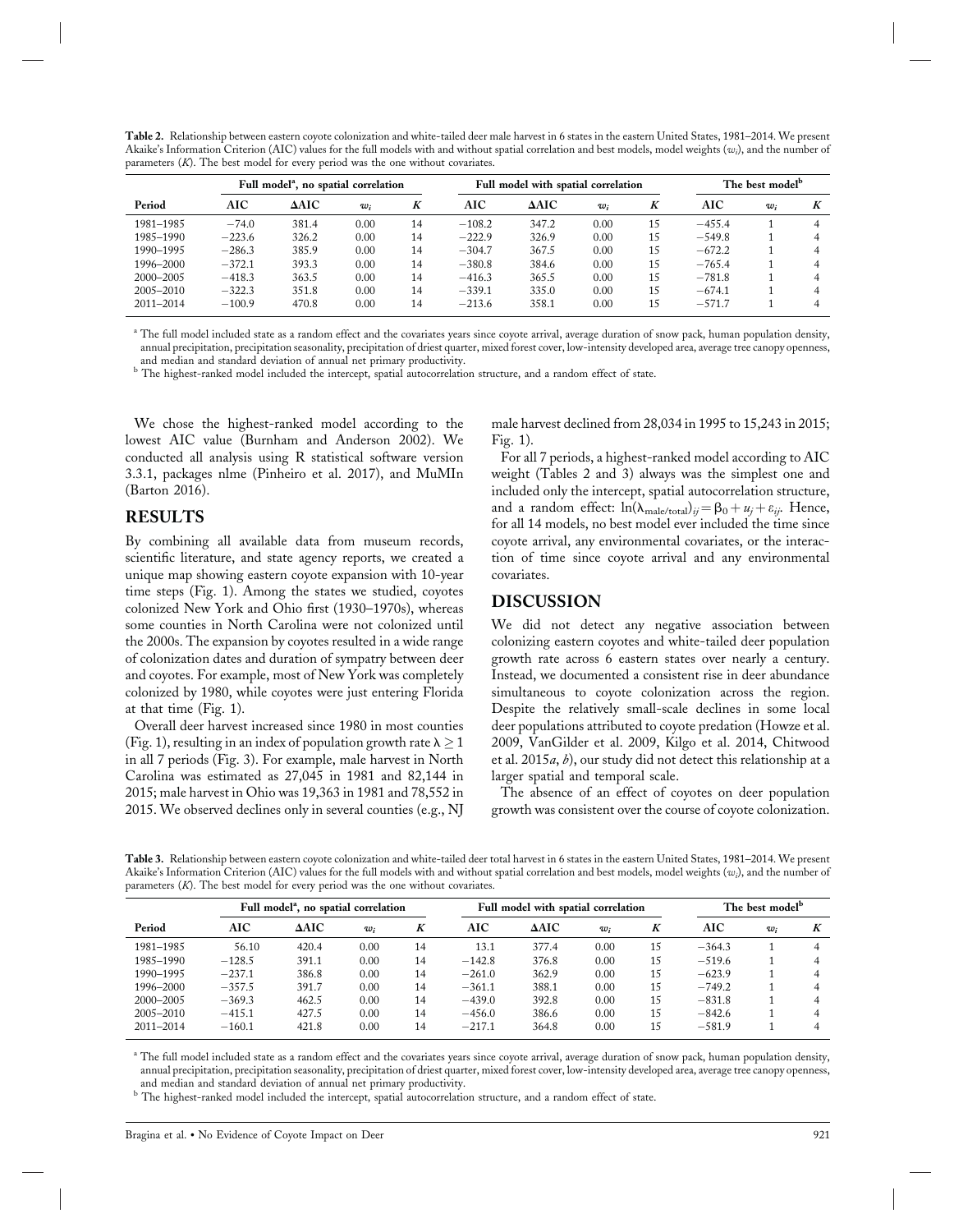

Figure 3. White-tailed deer population growth rate ( $\lambda$ ; based on male harvest data) as a function of number of years since coyote arrival (*N* years) for 7 periods to reflect various stages of coyote colonization in the eastern United States (*P* > 0.05 in all the time periods). Every dot is 1 county. Deer population growth  $\lambda \sim 1$ indicates stationary population dynamics.

We did not document an effect of coyotes at the beginning of the study period, in 1981–1985, or later in 2011–2014 when coyotes were better established and more abundant across most of the study area (Fig. 3). Therefore, our prediction that deer population growth rate would be affected differentially over time since coyote arrival was not confirmed.

Among taxa and across ecological contexts, the degree of prey vulnerability to a novel predator varies widely. Our study did not measure coyote kill rates, but the lack of an effect of coyote presence on deer population growth across 6 states and nearly a century of time indicates the kill rate might not be great enough, or not directed towards life stages with high impact on population growth, to cause widespread, detectable declines in deer. Even when survival of fawns is low, deer populations may be sustained by high adult female survival (Robinson et al. 2014). Even though deer is prominent in eastern coyote diets (McVey et al. 2013, Chitwood et al. 2014, Swingen et al. 2015), and their predation on fawns is well documented (Kilgo et al. 2012, Chitwood et al. 2015*b*), the extent to which coyotes can hunt prey as large as an adult white-tailed deer (*>*50 kg) is debated (Chitwood et al. 2015*a*, Kilgo et al. 2016). Comparisons across the Carnivora order show an energetic threshold, with predators below 21.5 kg generally specializing in smaller prey (below predator mass) and predators above 21.5 kg energetically constrained to large prey (near or above predator mass, Carbone et al. 1999). Eastern coyote populations average 14–16 kg (Way 2007), well below the 21.5-kg threshold, suggesting they are too small to consistently kill adult deer. However, there are records of coyotes *>*21.5 kg (Way 2007), and this energetic threshold suggests there should be evolutionary selection for these larger animals. Indeed, a recent genomic study

discovered positive selection for wolf (*C. lupus*) genes associated with body size that had introgressed into eastern coyote populations (vonHoldt et al. 2016).

Our results indicate a lack of coyote effect on regional deer population growth and are in contrast with studies showing localized negative effects of coyotes on white-tailed deer populations (Howze et al. 2009, VanGilder et al. 2009, Kilgo et al. 2014). One mechanism that reconciles declines in local populations and stable or increasing overall abundance is spatial compensation (Schwartz et al. 2002, Harveson et al. 2004, Mills 2013). Rates of coyote predation and the effects of kill rate on deer dynamics are likely to vary across the landscape. For example, deer fawn protection from predation is directly linked to landscape heterogeneity (Gulsby et al. 2017). Under spatial compensation, increasing or stable populations in a heterogeneous landscape support declining populations through immigration, thereby dampening any coyote effects on overall regional deer growth rate (Harveson et al. 2004).

Although the temporal and spatial scale of our study required the use of proxies of relative changes in deer and coyote abundance, it is unlikely that we missed coyote effects on regional deer abundance. In particular, the consistent relationship of stationary or increasing numbers of deer harvested over time stood out despite nationwide declines in hunter numbers (Andersen et al. 2014) and despite varying social, market, and abiotic forces across time and space. Likewise, coyote numbers and distribution have increased over time in the eastern United States, a pattern detected in the rough distribution index (Fig. 2; Hody and Kays 2018). Collectively, our consistent results across a wide spatial scale (384 counties) support our inference that deer numbers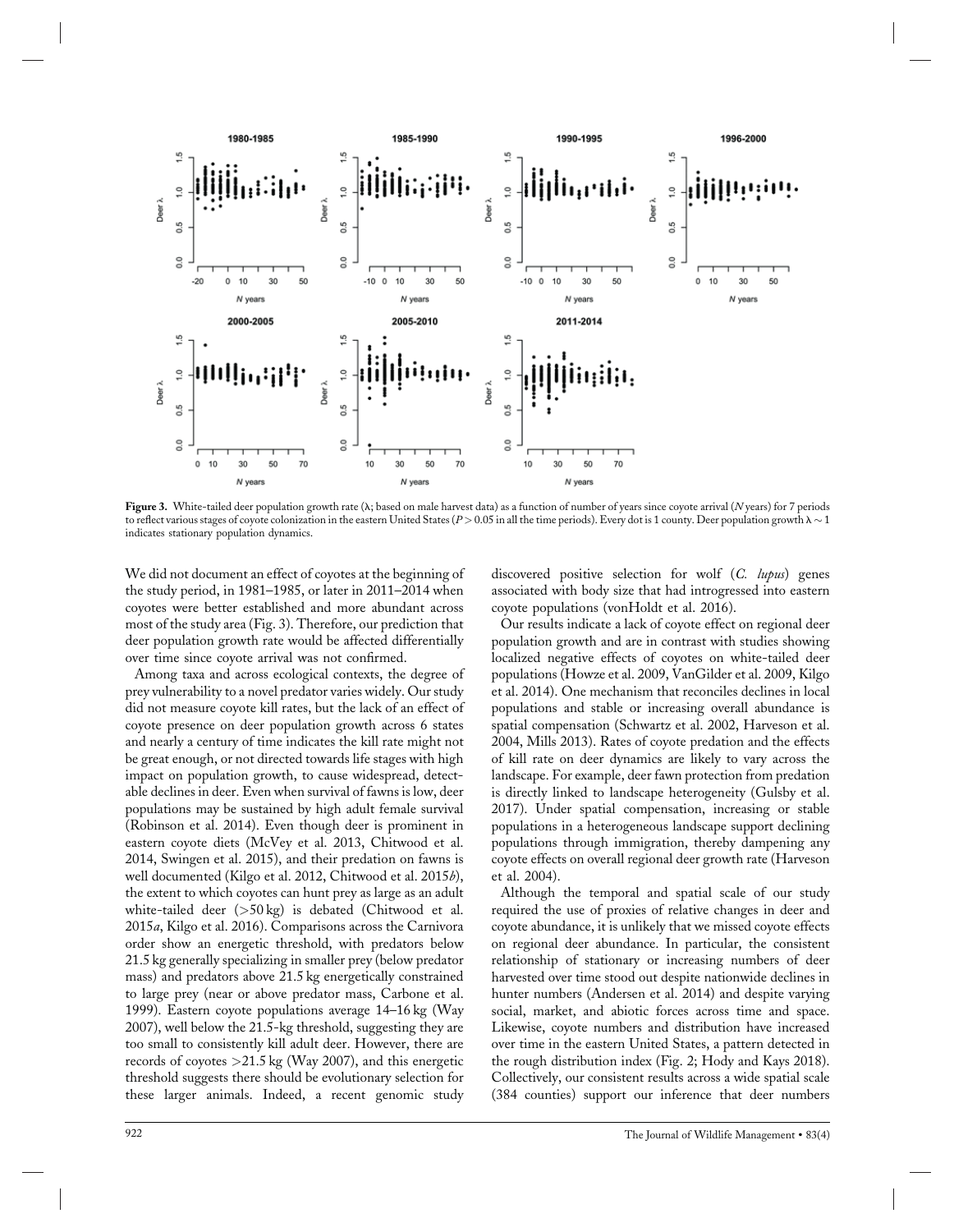across the eastern United States have not been devastated by coyotes.

## **MANAGEMENT IMPLICATIONS**

Our results underscore the value of considering broad spatial and temporal scales before initiating management actions that assume that an apex predator controls dynamics of an ungulate game species. Because we detected no signal for eastern coyotes causing a decline of white-tailed deer over time, our results imply that coyote removal would have little effect on increasing deer numbers in this region. Although coyote control may influence local deer dynamics for short periods of time in some situations, we do not expect coyote removal would be able to increase deer population size at large spatial scales.

## **ACKNOWLEDGMENTS**

This study would not have been possible without data provided by multiple state agencies. We are grateful to C. McCoy, S. Prange, J. D. Kelly, J. E. Hurst, M. Schiavone, A. Burnett, D. Roberts, J. Shaw, R. Myers, D. Cobb, G. Albers, C. Olfenbuttel, J. Butfiloski, C. Ruth, C. Morea, and A. Gulde from the state agencies. We thank C. Chitwood and M. Lashley for their constructive conversations. D. R. Diefenbach and J. Kilgo provided valuable suggestions for the analysis. We thank 2 reviewers, C. N. Jacques, and the Content Editor whose comments improved the manuscript. This study was funded by the United States Department of Defense, Fort Bragg Wildlife Branch, and the Fisheries, Wildlife, and Conservation Biology Program at North Carolina State University. LSM acknowledges National Science Foundation Division of Environmental Biology award 1743871.

# **LITERATURE CITED**

- Andersen, O., H. K. Wam, A. Mysterud, and B. P. Kaltenborn. 2014. Applying typology analyses to management issues: deer harvest and declining hunter numbers. Journal of Wildlife Management 78:1282–1292.
- Barton, K. 2016. MuMIn: multi-model inference. R package version 1.15.6. *<*https://cran.r-project.org/package=MuMIn*>*. Accessed 20 Jan 2017.
- Batcheller, G. R., and P. Riexinger. 2011. Management plan for white-tailed deer in New York State 2012–2016. New York Department of Environmental Conservation, Albany, New York, USA.
- Brown, D. E., and M. R. Conover. 2011. Effects of large-scale removal of coyotes on pronghorns and mule deer productivity and abundance. Journal of Wildlife Management 75:876–882.
- Burnham, K. P., and D. R. Anderson. 2002. Model selection and multimodel inference: a practical information-theoretic approach. Second edition. Springer-Verlag, New York, New York, USA.
- Carbone, C., G. M. Mace, S. C. Roberts, and D. W. Macdonald. 1999. Energetic constraints on the diet of terrestrial carnivores. Nature 402:286–288.
- Cattadori, I. M., D. T. Haydon, S. J. Thirgood, and P. J. Hudson. 2003. Are indirect measures of abundance a useful index of population density? The case of red grouse harvesting. Oikos 100:439–446.
- Chitwood, M. C., M. A. Lashley, J. C. Kilgo, C. E. Moorman, and C. S. DePerno. 2015*a*. White-tailed deer population dynamics and adult female survival in the presence of a novel predator. Journal of Wildlife Management 79:211–219.
- Chitwood, M. C., M. A. Lashley, J. C. Kilgo, K. H. Pollock, C. E. Moorman, and C. S. DePerno. 2015*b*. Do biological and bedsite characteristics influence survival of neonatal white-tailed deer? PLOS ONE 10(3):e0119070.
- Chitwood, M. C., M. A. Lashley, C. E. Moorman, and C. S. DePerno. 2014. Confirmation of coyote predation on adult female white-tailed deer in the southeastern United States. Southeastern Naturalist 3:N30–N32.
- Crooks, J. A., and M. E. Soulé. 1999. Lag times in population explosions of invasive species: causes and implications. Pages 103–125 *in* O. T. Sandlund, P. J. Schei, and A. Viken, editors. Invasive species and biodiversity management. Kluwer Academic Press, Dordrecht, The Netherlands.
- Dietz, A. J., C. Kuenzer, and S. Dech. 2015. Global SnowPack: a new set of snow cover parameters for studying status and dynamics of the planetary snow cover extent. Remote Sensing Letters 6:844–853.
- Dillman, D. A. 2011. Mail and internet surveys: the tailored design method — 2007 update with new internet, visual, and mixed-mode guide. Second edition. John Wiley and Sons, Hoboken, New Jersey, USA.
- Dormann, C. F., J. Elith, S. Bacher, C. Buchmann, G. Carl, G. Carré, J. R. G. Marquéz, B. Gruber, B. Lafourcade, P. J. Leitão, T. Münkemüller, C. McClean, P. E. Osborne, B. Reineking, B. Schröder, A. K. Skidmore, D. Zurell, and S. Lautenbach. 2013. Collinearity: a review of methods to deal with it and a simulation study evaluating their performance. Ecography 36:27–46.
- Fener, H. M., J. R. Ginsberg, E. W. Sanderson, and M. E. Gompper. 2005. Chronology of range expansion of the coyote, *Canis latrans*, in New York. Canadian Field-Naturalist 119:1–5.
- Fisk, D. L., L. C. Latta, R. A. Knapp, and M. E. Pfrender. 2007. Rapid evolution in response to introduced predators I: rates and patterns of morphological and life-history trait divergence. BioMed Central Evolutionary Biology 7:7–22.
- Gulsby, W. D., J. C. Kilgo, M. Vukovich, and J. A. Martin. 2017. Landscape heterogeneity reduces coyote predation on white-tailed deer fawns. Journal of Wildlife Management 81:601–609.
- Gulsby, W. D., C. H. Killmaster, J. W. Bowers, J. D. Kelly, B. N. Sacks, M. J. Statham, and K. V. Miller. 2015. White-tailed deer fawn recruitment before and after experimental coyote removals in central Georgia. Wildlife Society Bulletin 39:248–255.
- Harveson, P. M., R. R. Lopez, N. J. Silvy, and P. A. Frank. 2004. Sourcesink dynamics of Florida key deer on Big Pine Key, Florida. Journal of Wildlife Management 68:909–915.
- Hayes, R. A., H. F. Nahrung, and J. C. Wilson. 2006. The response of native Australian rodents to predator odours varies seasonally: a by-product of life history variation? Animal Behaviour 71:1307–1314.
- Hebblewhite, M., C. A. White, C. G. Nietvelt, J. A. Mckenzie, T. E. Hurd, J. M. Fryxell, S. E. Bayley, and P. C. Paquet. 2005. Human activity mediates a trophic cascade caused by wolves. Ecology 86:2135–2144.
- Hijmans, R. J., S. E. Cameron, J. L. Parra, P. G. Jones, and A. Jarvis. 2005. Very high resolution interpolated climate surfaces for global land areas. International Journal of Climatology 25:1965–1978.
- Hody, J. W., and R. Kays. 2018. Mapping the expansion of coyotes (*Canis latrans*) across North and Central America. ZooKeys 759:81–97
- Holling, C. S. 1959. The components of predation as revealed by a study of small-mammal predation of the European pine sawfly. Canadian Entomologist 91:293–320.
- Howze, M., L. Conner, R. Warren, and K. Miller. 2009. Predator removal and white-tailed deer recruitment in southwestern Georgia. Proceedings of the Annual Conference / Southeastern Association of Fish and Wildlife Agencies 63:17–20.
- Hudgens, B. R., and D. K. Garcelon. 2011. Induced changes in island fox (*Urocyon littoralis*) activity do not mitigate the extinction threat posed by a novel predator. Oecologia 165:699–705.
- Hurley, M. A., J. W. Unsworth, P. Zager, M. Hebblewhite, E. O. Garton, D. M. Montgomery, J. R. Skalski, and C. L. Maycock. 2011. Demographic response of mule deer to experimental reduction of coyotes and mountain lions in Southeastern Idaho. Wildlife Monographs 178:1–33.
- Imperio, S., M. Ferrante, A. Grignetti, G. Santini, and S. Focardi. 2010. Investigating population dynamics in ungulates: do hunting statistics make up a good index of population abundance? Wildlife Biology 16:205–214.
- Kays, R. W., M. E. Gompper, and J. C. Ray. 2008. Landscape ecology of eastern coyote based on large-scale estimates of abundance. Ecological Applications 18:1014–1027.
- Kilgo, J. C., H. S. Ray, M. Vukovich, M. J. Goode, and C. Ruth. 2012. Predation by coyotes on white-tailed deer neonates in South Carolina. Journal of Wildlife Management 76:1420–1430.
- Kilgo, J. C., M. Vukovich, M. J. Conroy, H. S. Ray, and C. Ruth. 2016. Factors affecting survival of adult female white-tailed deer after coyote establishment in South Carolina. Wildlife Society Bulletin 40:747–753.